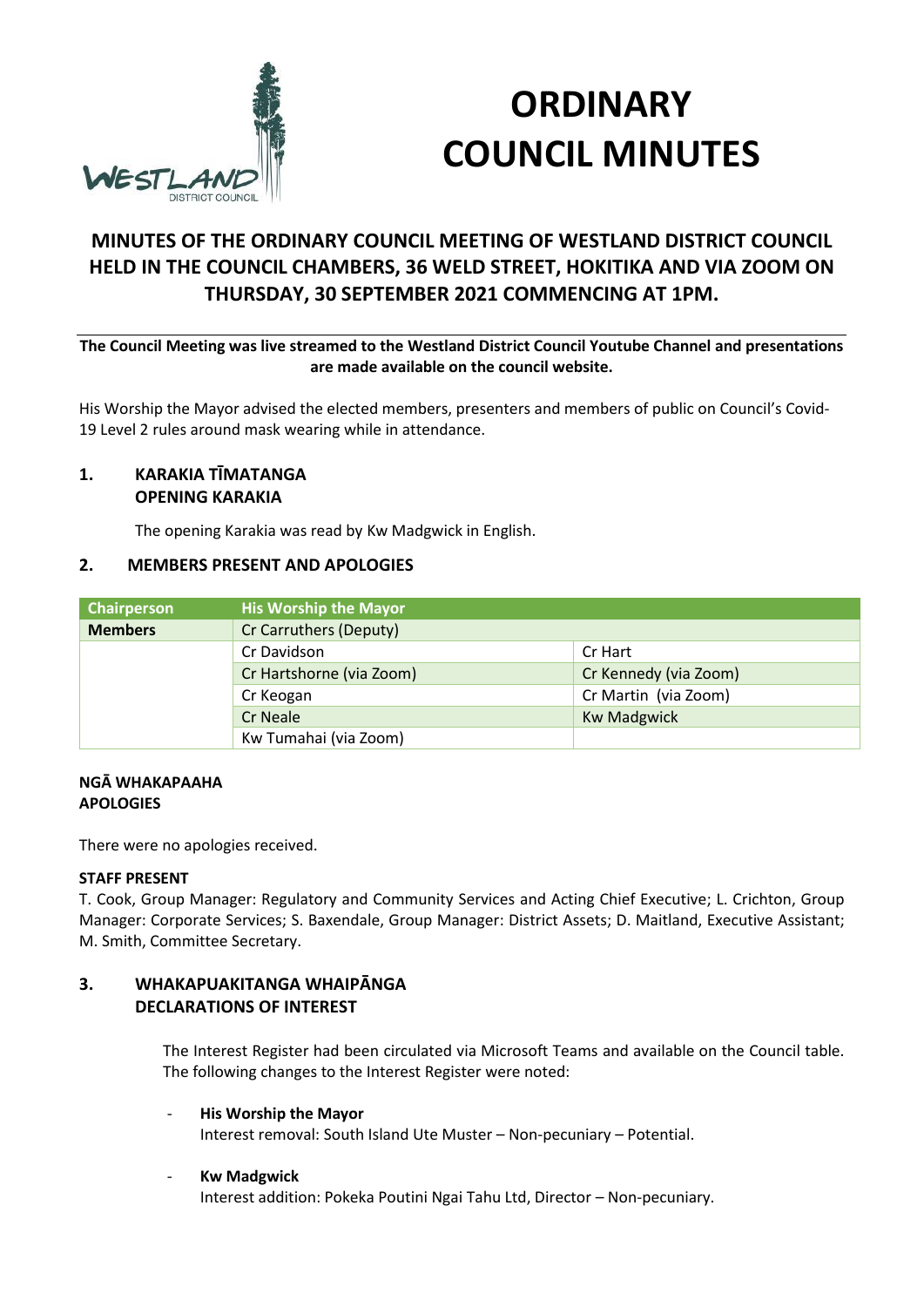# **4. NGĀ TAKE WHAWHATI TATA KĀORE I TE RĀRANGI TAKE URGENT ITEMS NOT ON THE AGENDA**

There were no urgent items of business not on the Council Agenda.

#### **5. NGĀ MENETI O TE HUI KAUNIHERA MINUTES OF MEETINGS**

The Minutes of the previous meeting were circulated separately via Microsoft Teams.

#### **Ordinary Council Meeting Minutes – 26 August 2021.**

Moved Deputy Mayor Carruthers, seconded Cr Davidson and **Resolved** that the Minutes of the Ordinary Council Meeting held on the 26 August 2021 be confirmed as a true and correct record of the meeting.

The Chair **Approved** that their digital signature be added to the confirmed Council Meeting Minutes of 26 August 2021.

#### **6. ACTION LIST**

The Group Manager: Regulatory and Community Services, and acting Chief Executive, spoke to the Action List and provided the following updates:

# **Kaniere School Students – Cycle trail** Project is nearly complete, has been delayed due to Covid-19. Official opening to be confirmed.

- **Speed Limit Register Review – Stage 2** A presentation is being delivered at today's meeting from the Transportation Manager.
- **Ross Chinese Gardens – Flooding issues** Consent is still with the West Coast Regional Council for approval.
- **Mark Davies, DOC to speak at an upcoming Council Meeting** The Department of Conservation presentation is being delivered at today's meeting by the Acting Operations Manager.

#### **Kumara Gardens**

On-going, WDC are supporting the group with the tender's process. Post the tender the community group will provide an update to council.

#### **Revell Street Trial – Stage 2**

A resolution to continue was agreed at the Planning Committee Meeting held on the 09.09.21.

 **Hokitika Waste Water Treatment Plant Project Update** A workshop was held on the 21<sup>st</sup> September 2021.

#### **Old Christchurch Road seal extension**

Review including desk top exercise, site visits and contractor liaison to be completed by 31st Dec 2021.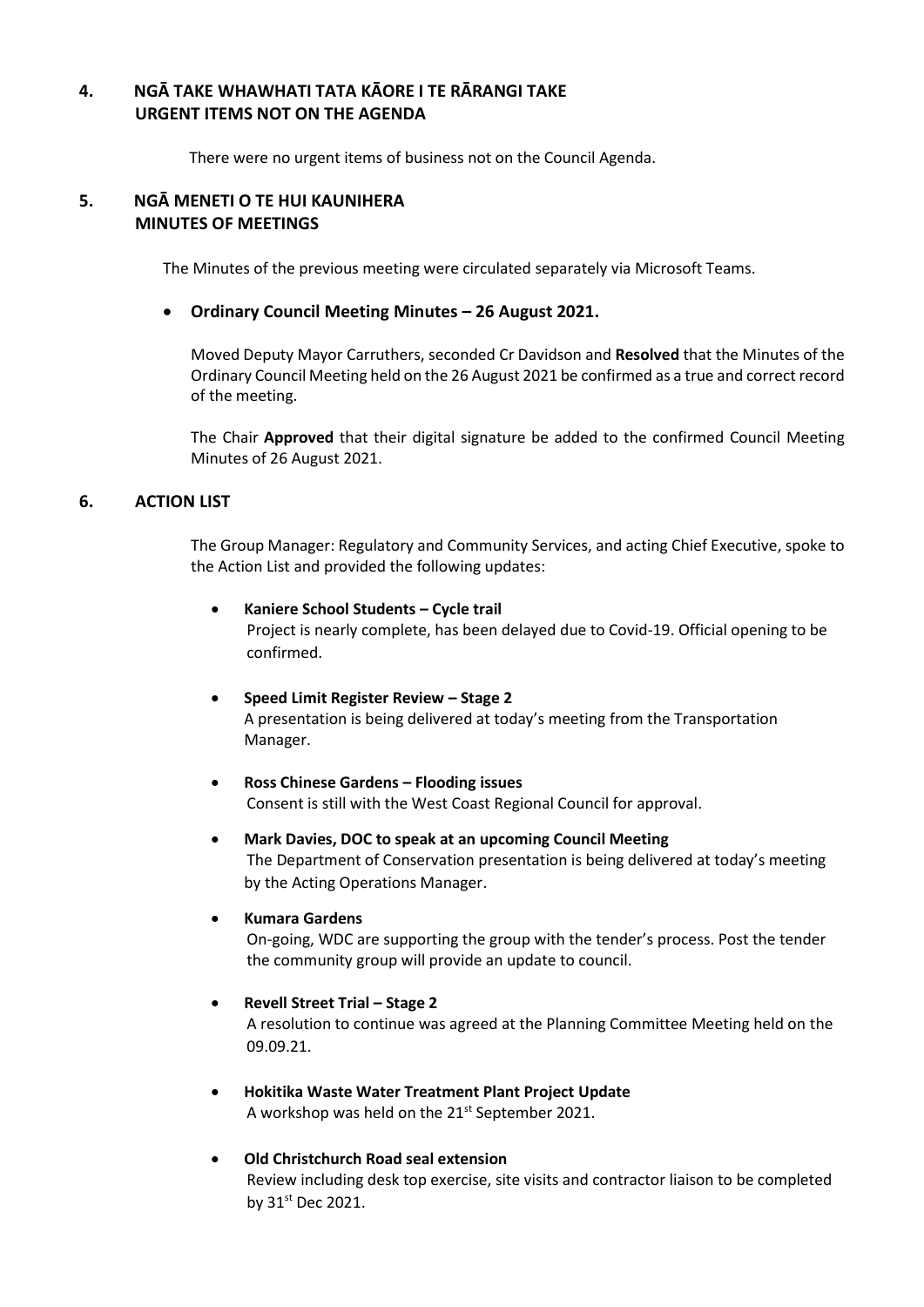**Investigate costs to bring the WDC HQ & Pakiwaitara buildings up to 100% National Building Standards**

Following preliminary structural surveys conducted by Simco, Johnson and Associates have been commissioned to arrange for the production of outline architectural drawings which will lead to the development of accurate costings.

#### **Pakiwaitara Building Business Case Timeline**

Action is part of the above commission of Johnson and Associates.

 **Seek Arborist advice on the removal and relocation to the 2 large palm trees outside the swimming pool.**

Advice has been sought from Neil Challenger and also Tree Transplant Services who are based in Tauranga. A methodology for the transplantation has been given. The location proposed for the transplanting is not the issue in this case. However, there are risks in removing any established tree.

Moved Cr Davidson, seconded Cr Neale and **Resolved** that the updated Action List be received. With the below amendments/updates:

- Ross Chinese Gardens Master plan process, remove from Ross Chinese Garden action as this is going to be an on-going action that has no confirmed end date.
- Reconsider moving the palm trees that are currently in the front of the swimming pool. Can they be left onsite? The Group Manager: District Assets to review.
- Clear communications send out regarding the Revell Street Trial and where the process is at.

# **7. NGĀ TĀPAETANGA PRESENTATIONS**

#### **Jobs for Nature, Conservation Board and Kapitia Skinks**

Owen Kilgour, Operations Manager Hokitika District from the Department of Conservation, Mike Legge, Chairman, West Coast Tai Poutini Conservation Board and Joy Comrie, Statutory Manager spoke to this presentation. The topics covered were:

- West Coast Tai Poutini Conservation Board: Purpose and Structure
- Arahura Strategic Waterways Restoration Project: Integrated Approach
- Arahura Strategic Waterways Restoration Project: Jobs for Nature
- Sustainable Whitebait Project: Jobs for Nature
- Sustainable Whitebait Project: Wadeson Island
- Predator Free South Westland: Overview
- Predator Free South Westland: Governance and Delivery
- Sustaining the South Westland Community Project: Jobs for Nature
- Weed Free Te Tai Poutini: Jobs for Nature
- Weed Free Te Tai Poutini: Locations
- Weed Free Te Tai Poutini: Key Weeds
- Weed Free Te Tai Poutini: The Work
- Kapitia Skinks, *Oligosoma saslmo*

After the presentation Council invited Mike Legge, newly elected Chairman at the West Coast Tai Poutini Conservation Board back to Council in 6 months' time to present Council with their future aspirations for the Westland District.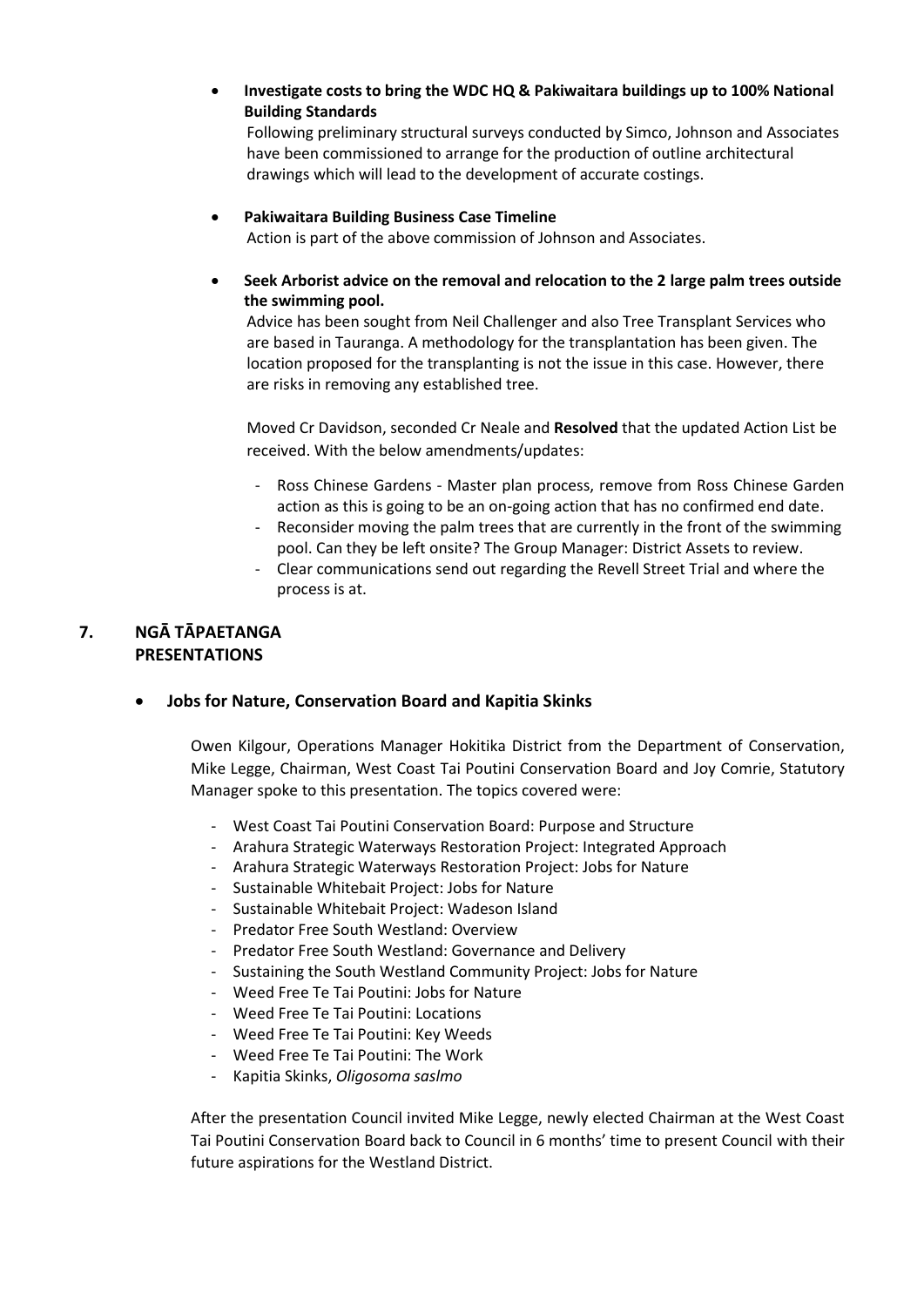Moved Cr Davidson, seconded Cr Hart and **Resolved** that the presentation Jobs for Nature, Conservation Board and Kapitia Skinks from Owen Kilgour, Operations Manager Hokitika District, from the Department of Conservation, Mike Legge, Chairman, West Coast Tai Poutini Conservation Board and Joy Comrie, Statutory Manager be received.

#### **Waka Kotahi NZ Transport Agency**

James Caygill, Director Regional Relationships, West Coast/ Canterbury/ Otago/ Southland from Waka Kotahi spoke to this presentation. The topics covered were:

- 2021 2024 National Land Transport Programme
- Summary
- Addressing the issues that matter to New Zealand: GPS Strategic Priorities
- Funding Overview
- Additional Funding
- Key activity class detail: Local Road and state highway maintenance
- Key activity class detail: Local Road and state highway improvements
- Key activity class detail: Road to Zero a new activity class dedicated to the safe system approach to reduce road deaths and serious injuries by 40% by 2030
- Funding Allocations
- Westland District: What's happening
- West Coast: key Projects 2021 2024
- State Highway Maintenance
- NZ Upgrade Programme
- Emergency Works

After discussion James Caygill committed to updating the Councillors, after investigation, on the below areas of concern:

- Provide an update regarding the land spurs in South Westland, a lot of these had been washed away during past weather events and not repaired or replaced.
- Waka Kotahi contractor maintenance contract requirements: Regional signage, structures and along the state highway are in varying stages of disrepair with mould growing all over them and minimal maintenance done.
- Audit of the one-way bridges in the region and their resilience in the event of a major natural event.
- To follow up on the action list from the last Waka Kotahi report presented to Council as no follow up feedback was ever received.
- To follow up on past reports on speed limits to the entrance of the Hokitika township.

#### *Cr Keogan left the chambers at 2.44pm and returned at 2.46pm.*

At the close of the presentation Council invited James Caygill to present again at a future Council meeting.

Moved Deputy Mayor Carruthers, seconded Cr Keogan and **Resolved** that the presentation from James Caygill, Director Regional Relationships, West Coast/ Canterbury/ Otago/ Southland from Waka Kotahi NZ Transport Agency be received.

*Meeting was adjourned for a 10 minutes break at 2.56pm and reconvened at 3.08pm.*

#### **WDC Transportation Update**

The Transportation Manager, Westland District Council spoke to this presentation. The topics covered were: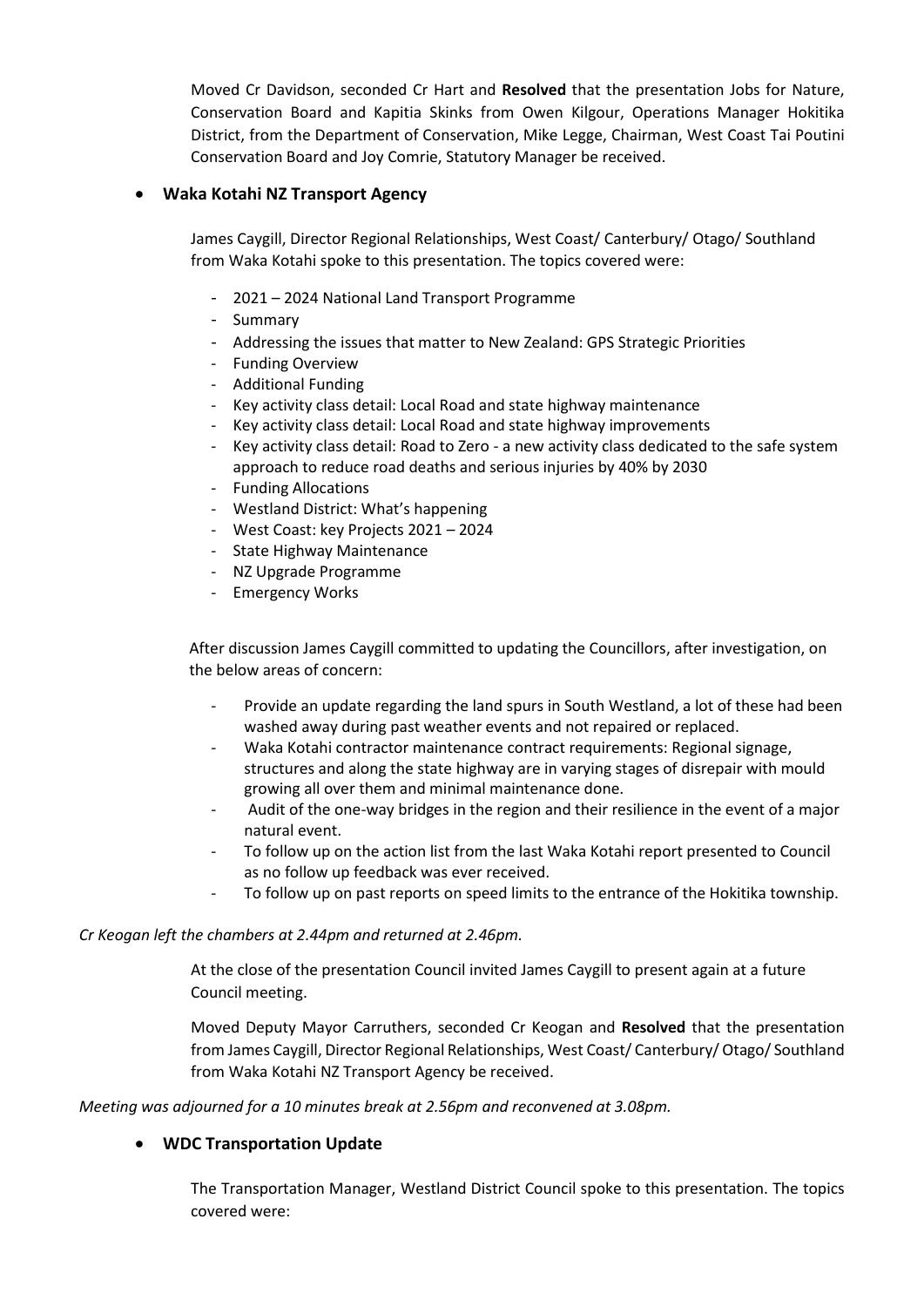- Changes in Temporary Traffic Management rules
- West Coast Councils Transport Programme Business Case
- WDC Roading Asset Management Data Score
- Funding Requested vs Indicative Funding Approved by Waka Kotahi
- Forward Works Programme (FWP) 2021-2027
- Reseals Planned for 2021-2022
- Reseals Planned for 2022-2023
- FWP for Bridges
- Speed Limits & Changes to Speed Management Nationally
- Outline of Proposed Changes
- Speed Limits cont'd

Cr Keogan requested an update from the Transportation Manager regarding the current maintenance program for Cement Lead Road.

Moved Cr Martin, seconded Deputy Mayor Carruthers and **Resolved** that:

- A) Council receive the presentation from the Transportation Manager.
- B) Following the presentation from the Transportation Manager and the items that have been raised by Councillors around the table and the discussion that has taken place, that the report from the Transportation Manager be received; and that staff be instructed to:
	- a) Scope and consult with ratepayers on the inclusion of the improvement/ redevelopment of Sewell Street, Hokitika as part of the Annual Plan 2022-23.
	- b) Scope and consult with ratepayers on the inclusion of the improvement/sealing of Davie Street, Hokitika as part of the Annual Plan 2022-23.
	- c) Scope and consult with ratepayers on the inclusion of the improvement/ sealing of Cement Lead Road, Hokitika as part of the Annual Plan 2022-23.
	- d) Write to Waka Kotahi requesting that the 50km speeds north and south be extended to the existing 80km sign north and the south side of the Hokitika Bridge.
	- e) Install visible signage at Kaniere-Kowhitirangi Corner indicating 50km speed area and 30km for Camp and St Albans Street.
	- f) Change Railway Terrace, Hokitika to a one way entrance from Weld Street with angle parking on both sides.
	- g) Change Hamilton Street, Hokitika to angle parking on both sides.
	- h) Pave the footpath area around Mitre 10 Hokitika with the recently approved stamped concrete surface to test its suitability for other parts of the CBD.

# **8. PŪRONGO KAIMAHI STAFF REPORTS**

#### **Financial Report to August 2021**

The Finance Manager spoke to this item and advised the purpose of this report is to provide an indication of Council's financial performance for one month to 31 August 2021.

Moved Cr Hart, seconded Cr Neale and **Resolved** that the Financial Report to August 2021 from the Finance Manager be received.

*The following report order differs from the publicly released Agenda.*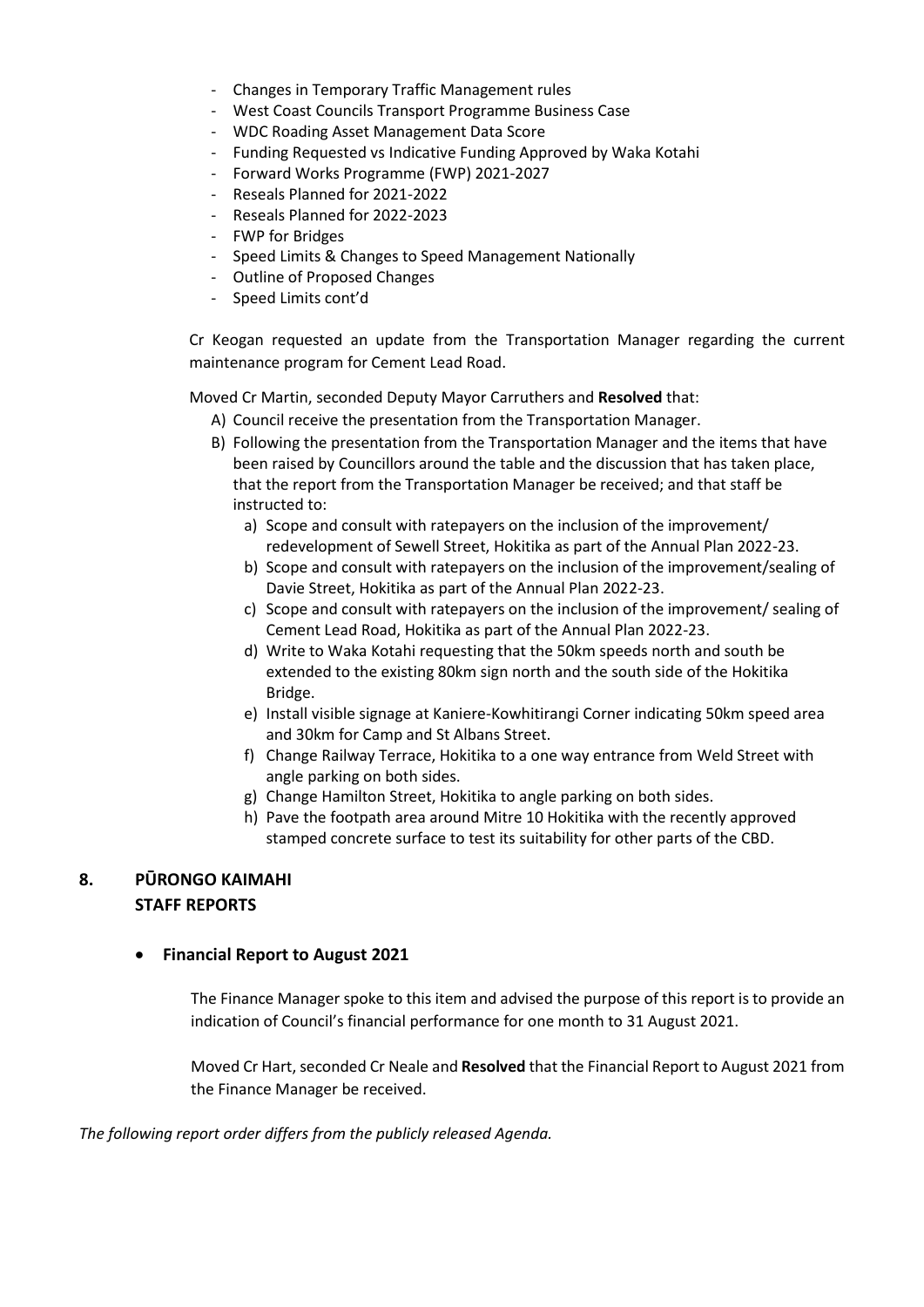#### **Three Waters Reform – Statement of Proposal**

The Group Manager: District Assets spoke to this item and advised the purpose of this report is to present the Tonkin and Taylor Statement of Proposal report. This issue arises from The Government's Three Waters proposal and the Council's commissioning of Tonkin and Taylor to provide a report to aid the Council in its response.

The Group Manager: District Assets then invited Chris Purchas from Tonkin and Taylor to speak to his report and advise the elected members on the impacts of Central Government's Three Waters Reform on the Westland District. The report covered:

- Introduction
- Background
- Proposed structure for the 3 Waters service delivery
- Anticipated impacts
- Key points to feedback to government.
- Comparing Council delivery with new water services entity
- Council's preferred approach/The proposal
- Applicability

Moved Cr Neale, seconded Cr Davidson and Resolved that Three Waters Reform – Statement of Proposal Report from the Group Manager: District Assets and Chris Purchas from Tonkin and Taylor be received.

*Kw Madgwick left the chambers at 4.11pm and returned at 4.13pm. Cr Keogan left the chambers at 4.24pm and returned at 4.26pm.*

#### **9. NOTICE OF MOTION**

Cr Latham Martin, Hokitika Ward Councillor

The Elected members discussed the Notice of Motion put forward by Cr Martin regarding Central Government's Three Waters Reform proposal. Westland District Council (WDC) must decide to opt in or opt out of the Three Waters Reform. If WDC decided to opt in, this would be a permanent decision with no room for recourse. Should the Council decide to opt-out at this stage of the process, there may be an option for further discussion in the future once more information has been made available to the local councils.

Council believes that there has been a lack of information from central government to be able to make an informed decision on the proposed reform. There has not been a detailed analysis or framework provided.

The discussion took into consideration the feedback received from the community engagement process, with 92% of responses voting to "opt-out" of the proposed reforms. During the engagement process the key reasons the community wanted to opt out were:

- Removal of democratic control over the Westland District (WD) Three Waters assets.
- Removal of democratic control over the elected representatives of the Westland District Council (WDC) who govern the WD assets.
- No control or say over setting of fees and charges for water assets throughout the Westland District.
- No control or say over water treatment options, e.g. to fluorinate or not.
- Lack of clarity around central verses local control of three waters assets.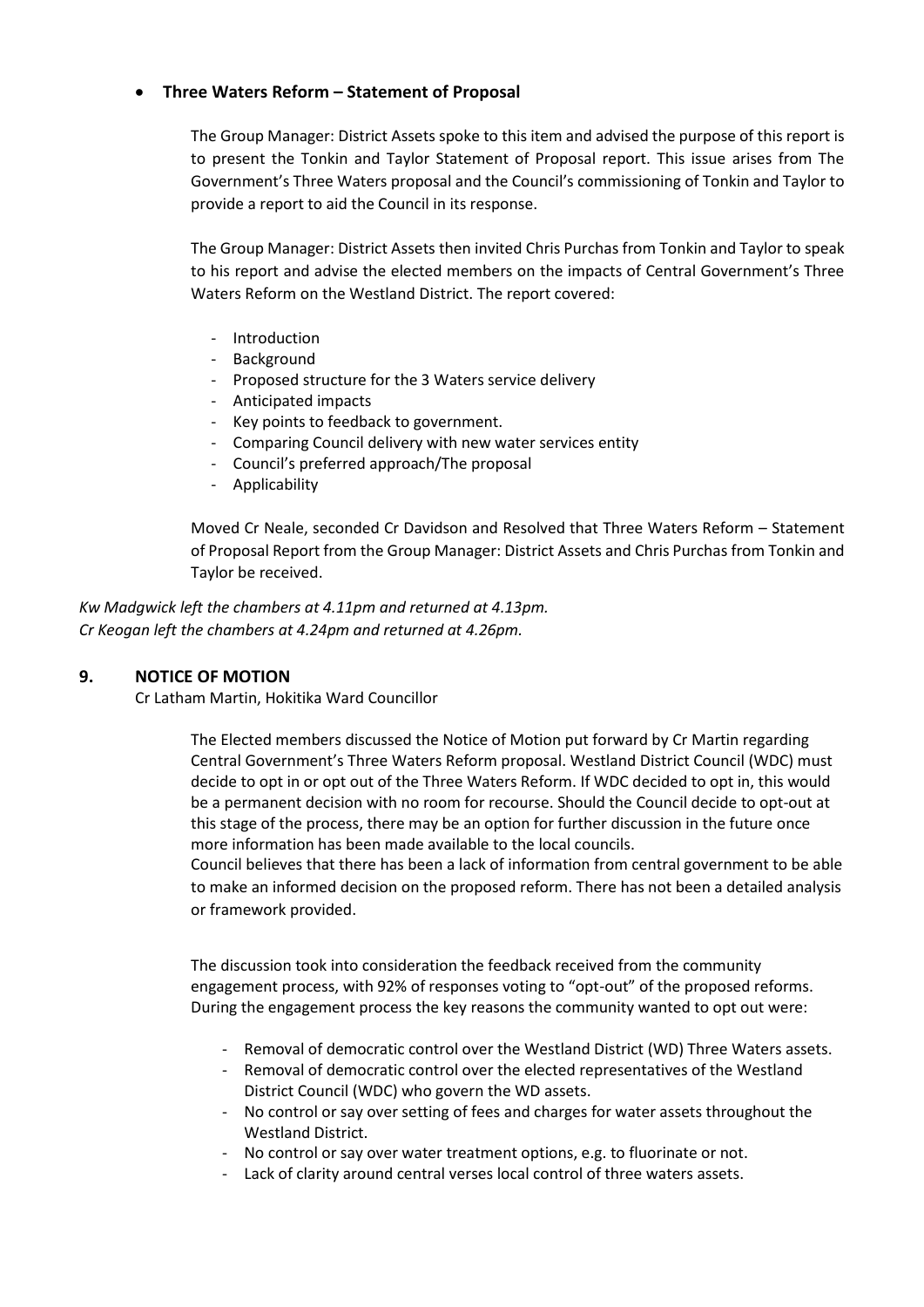Perceived lack of caring, responsibility and ownership of the assets if they were centralised. The community want to be involved and care about the management of their assets for the good of the community.

Moved Cr Martin, seconded His Worship the Mayor and **Resolved** that Council:

- A) Receive the report from the Group Manager: District Assets regarding the Three Waters Statement of Proposal report from Chris Purchas at Tonkin and Taylor.
- B) Receives the results of the Three Waters Reform community engagement and survey responses, noting that Council has taken the opportunity to survey its community, and this has resulted in a total of 370 responses of which 92% of respondents indicated they want the Council to 'opt-out' of the proposed reforms.
- C) Opposes the New Zealand Government's proposed model to establish four large water entities and remove the three waters assets and services from local councils. To date the Council is not convinced that this proposal provides the best governance and financial outcomes for our District. As a result, based on the information available at present, Westland District Council would seek to opt-out of the reform should this decision be required. This position is backed by our Community and is reflected in the feedback collected during the community engagement that was undertaken.
- D) Informs the Government that the Council will strongly and actively oppose the Government mandating the proposed entity-based model for water services delivery.
- E) Request a pause in the Three Waters Reform.
- F) Approves a letter being provided to the Minister of Local Government, with a copy sent to Local Government New Zealand and the Department of Internal Affairs by the Mayor and signed by each councillor, stating that **Westland District Council opposes the New Zealand Government's proposed model to establish four large water entities and remove the three waters assets and services from local councils,** this decision was made based on the following reasons:
	- Feedback from the Westland District Council Community Engagement process.
	- Council has significant concerns about the current government proposal, which it does not believe can be mitigated within the constraints of the proposed structural model.
	- The loss of local decision-making is a major issue for our community, and cannot be compensated by 'fine-tuning' the proposal.
	- The outcome of the government proposed structure means that the Council loses all of the normal benefits of ownership of the assets.
	- The accelerated timeframe, lack of true consultation, and lack of real alternative options has resulted in a flawed process.
	- The lack of integration with other major local government reforms will lead to a sub-optimal outcome.
	- The financial case in support of the proposal, taken from Scotland, is based on information that does not reflect the New Zealand situation.
	- The supporting information greatly exaggerates the efficiency gains expected, given the advances already made as a district.
	- The case for lower borrowing costs under the new entity is questionable; it relies on government backing, and in fact the proposal may lead to increased averaged borrowing costs when both the councils and the water entities are considered in relation to each other.
	- The proposal would be detrimental to the wellbeing of the Westland Community, with particular regard to the provision of three waters infrastructure and growth as an enabler of economic development.
	- Council agrees that the Three Waters sector faces many challenges and the status quo in some areas may not be sustainable, but believes that changes should be aligned and integrated with other local government reforms (Future for Local Government & Resource Management Act Reform). Importantly with the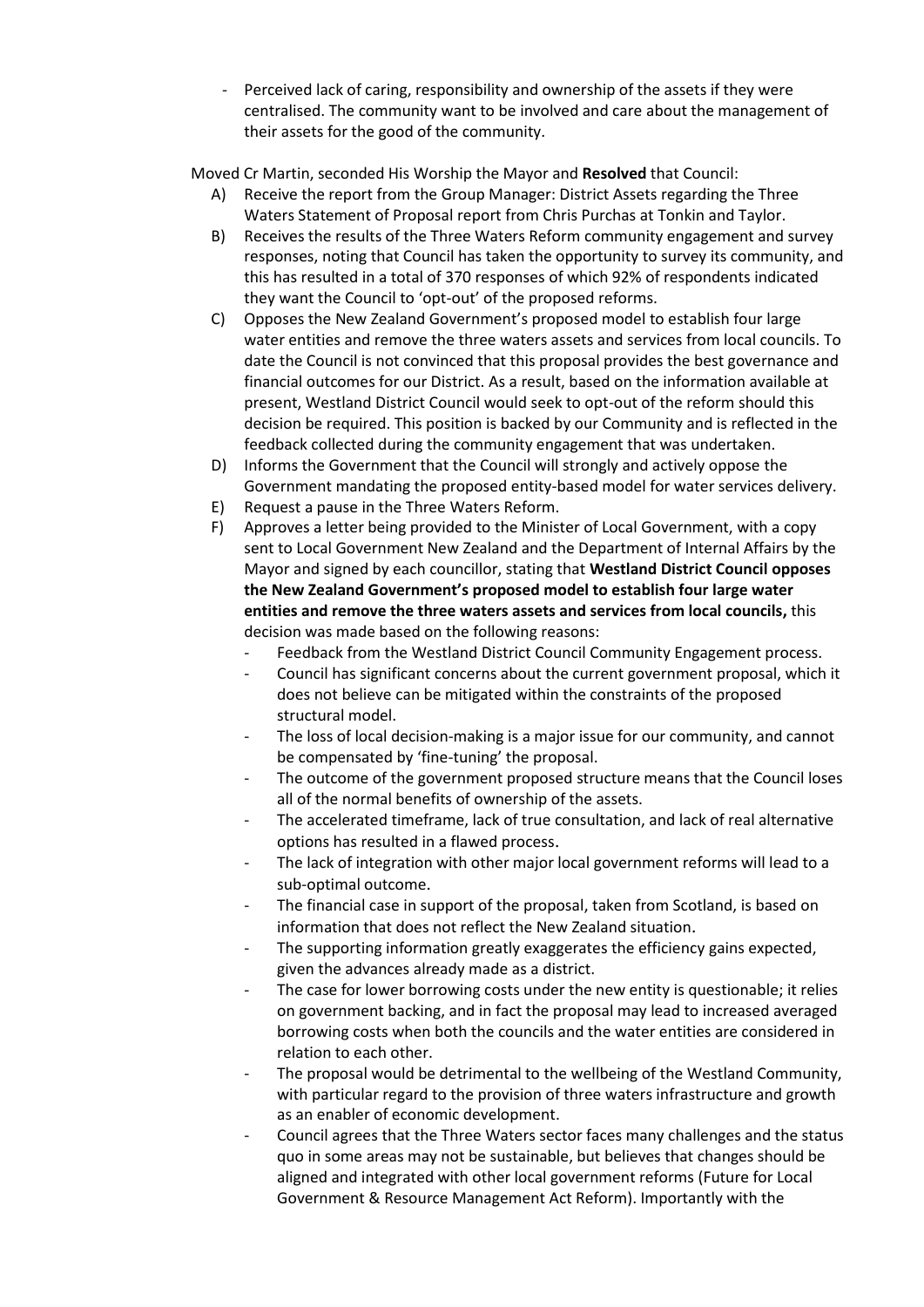establishment of Taumata Arowai and the economic regulator, this should be given time to become imbedded before major reform as is proposed is undertaken.

- The options considered need to be assessed against the wider needs of local government reform, engagement with the sector needs to be considerably improved, and the process needs to allow for appropriate community consultation.
- Council has given consideration to Part 6 of the Local Government Act 2002 for the purpose of providing feedback to Government on the current model. The Council however is not able to support the current model on the basis that sufficient information and analysis that is proportionate to such a decision is not available.
- That local government is best-placed to engage with its community both through existing policies and procedures, and the requirements of the Local Government Act 2002.
- G) Advises Local Government New Zealand (LGNZ) that Council does not support the Heads of Agreement between LGNZ and the Crown signed in June 2021 and request LGNZ rescind the agreement to better reflect the views of its diverse membership and this Council.
- H) Requests that the Chief Executive report back to Council once additional information and guidance from the Government, the Minister of Local Government, Department of Internal Affairs and LGNZ has been received on what the next steps will look like and how these should be managed.

*At the time the motion was moved, under Standing Orders section 27.4 Alteration of a Notice of Motion, Cr Martin who requested the Notice of Motion amended the motion as above which diffed from the Notice of Motion stated in the Agenda. The motion was unanimously carried by all elected members.*

*Moved Cr Keogan, seconded Cr Davidson and Resolved that the meeting move past the required 2 hour break period and extend the meeting for an additional 2 hours.*

*Kw Tumahai put forward his apology and left the meeting at 5.10pm and did not return.*

# **8. PŪRONGO KAIMAHI STAFF REPORTS cont.**

#### **Westland Holdings Limited - Director Appointment Extension**

The Group Manager: Corporate Services spoke to this item and advised the purpose of this report is for Council to approve the Westland Holdings Limited (WHL) director appointments to be extended for a further 3 year term.

Council requested that the Group Manager: Corporate Services speak to WHL about their Director Appointment Policy, encouraging staggered directorship renewal so not all were due at the same time.

Moved Cr Davidson, seconded Cr Neale and **Resolved** that:

- A) Council receive the report.
- B) Council resolves to extend the current Westland Holdings Limited directors appointments for a further 3 year term.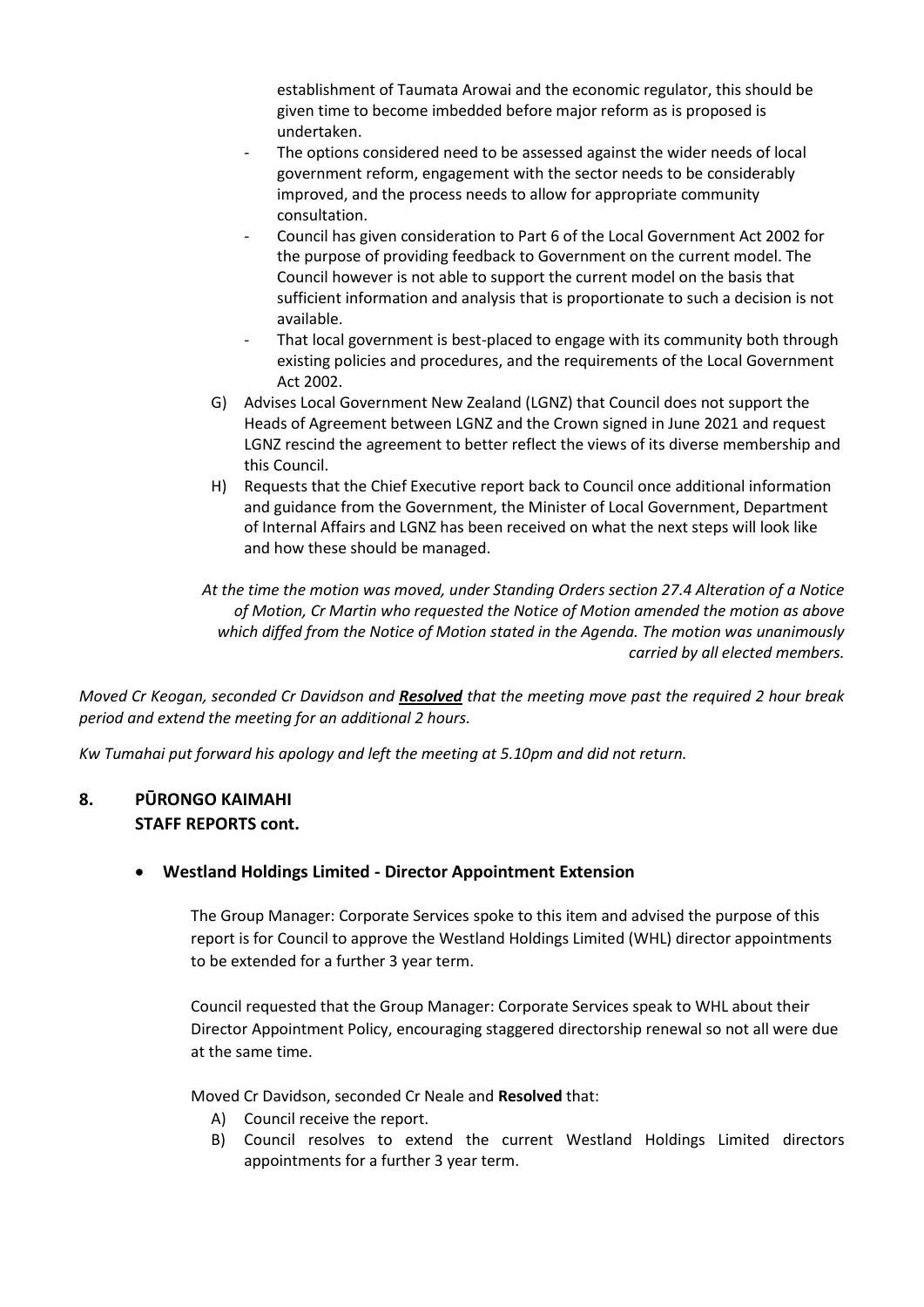## **Annual Dog Control Policies and Practices**

The Group Manager: Regulatory and Community Services spoke to this item and advised the purpose of this report is to adopt the Annual Report on Dog Control Policies and Practices for the year ending 30 June 2021.

During discussion Council requested that the following actions be added to the Action List:

- Fees and charges for dog registrations be added to the Annual Plan 2022 2023 for review.
- Send out communication to the Community as a reminder about the Responsible Dog Owner program and potential fee savings.

Moved Cr Neale, seconded Cr Davidson and **Resolved** that:

- A) Council receive the report.
- B) Council adopt the Annual Dog Control Policy and Practices Report for the year ended 30 June 2021.
- C) The adopted Annual Dog Control Policy and Practices Report for the year ended 30 June 2021 is publicly notified, and made publicly available on Council's website, and
- D) The Secretary for Local Government is advised that the Annual Dog Control Policy and Practices Report for the year ended 30 June 2021 has been published in accordance with Section 10A of the Dog Control Act 1996, and Section 5(1) of the Local Government Act 2002.

# **Smokefree and Vapefree Environments Policy 2021 – Council Buildings and Public Spaces**

The Group Manager: Regulatory and Community Services spoke to this item and advised the purpose of this report is to consider the proposed amendments to the Westland District Council Smokefree Environments Policy – Council Buildings and Public Spaces 2016 (Smokefree Environments Policy), and to adopt the Westland District Council Smokefree and Vapefree Policy – Council Buildings and Public Spaces 2021.

Moved Cr Neale, seconded Cr Hart and **Resolved** that:

- A) Council receive the report.
- B) Council adopt the amended Smokefree and Vapefree Environments Policy Council Buildings and Public Spaces 2021 as attached to this report (Appendix 1).

#### **Responsible Camping Funding**

The Group Manager: District Assets spoke to this item and advised the purpose of this report is to make Council aware of the withdrawal of Responsible Camping funding and to advise Council of the operational impact.

Moved Cr Keogan, seconded Cr Hart and **Resolved** that:

- A) Council receive the report.
- B) The facilities at freedom camping sites (toilets / rubbish bins) are closed or removed for the 2021/2022 Freedom Camping Season, excluding any site where a business operators have agreed to absorb costs as specified a Memorandum of Understanding.

# **10. KA MATATAPU TE WHAKATAUNGA I TE TŪMATANUI RESOLUTION TO GO INTO PUBLIC EXCLUDED**

(to consider and adopt confidential items)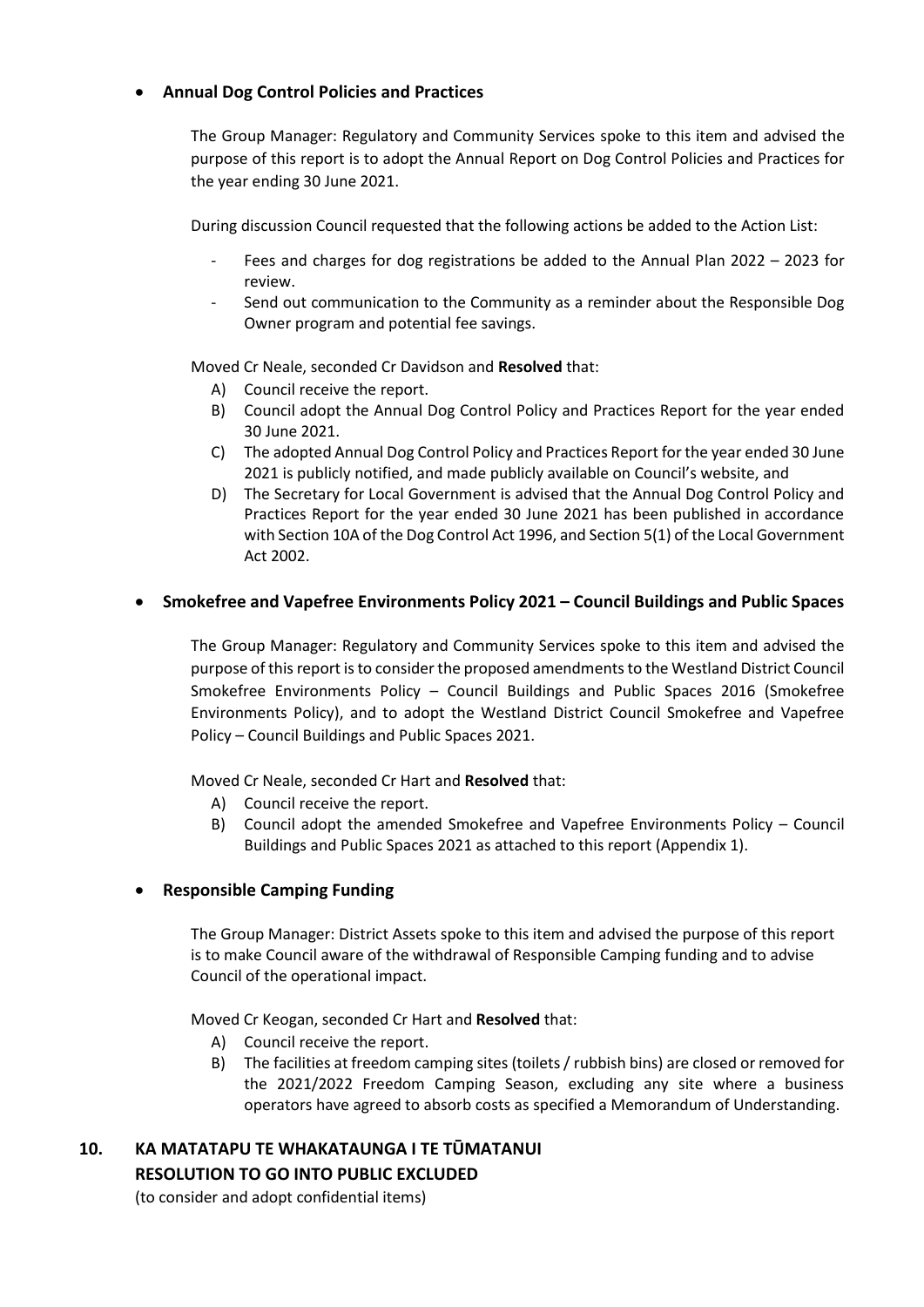Moved His Worship the Mayor, seconded Cr Hart and **Resolved** that Council confirm that the public were excluded from the meeting in accordance with Section 48, Local Government Official Information and Meetings Act 1987 at 5.33pm.

The general subject of the matters to be considered while the public are excluded, the reason for passing this resolution in relation to each matter and the specific grounds under Section 48(1) of the Local Government Official Information and Meetings Act 1987 for the passing of the resolution are as follows:

| <b>Item</b><br>No. | subject<br><b>General</b><br><b>of</b><br>each matter to<br>be<br>considered | for<br>passing<br><b>Reason</b><br>resolution<br>this<br>in<br>relation<br>to<br>each<br>matter | Ground(s) under Section 48(1) for the<br>passing of this resolution                                                                                                                                                       |
|--------------------|------------------------------------------------------------------------------|-------------------------------------------------------------------------------------------------|---------------------------------------------------------------------------------------------------------------------------------------------------------------------------------------------------------------------------|
| 1.                 | <b>Confidential Minutes</b><br>- 26 August 2021                              | Good<br>reasons<br>to<br>withhold exist under<br>Section 7                                      | That the public conduct of the relevant<br>part of the proceedings of the meeting<br>would be likely to result in the disclosure<br>of information for which good reason for<br>withholding exists.<br>Section $48(1)(a)$ |
| 2.                 | <b>Westland District</b><br><b>Road Maintenance</b><br>2021-2024             | Good<br>reasons<br>to<br>withhold exist under<br>Section 7                                      | That the public conduct of the relevant<br>part of the proceedings of the meeting<br>would be likely to result in the disclosure<br>of information for which good reason for<br>withholding exists.<br>Section $48(1)(a)$ |
| 3.                 | <b>Waste Management</b><br>Delivery Method and<br><b>Contract Alignment</b>  | Good<br>reasons<br>to<br>withhold exist under<br>Section 7                                      | That the public conduct of the relevant<br>part of the proceedings of the meeting<br>would be likely to result in the disclosure<br>of information for which good reason for<br>withholding exists.<br>Section $48(1)(a)$ |
| 4.                 | <b>Three Waters</b><br>Procurement                                           | Good<br>reasons<br>to<br>withhold exist under<br>Section 7                                      | That the public conduct of the relevant<br>part of the proceedings of the meeting<br>would be likely to result in the disclosure<br>of information for which good reason for<br>withholding exists.<br>Section $48(1)(a)$ |

This resolution is made in reliance on sections 48(1)(a) and (d) of the Local Government Official Information and Meetings Act 1987 and the particular interests or interests protected by section 7 of that Act, which would be prejudiced by the holding of the relevant part of the proceedings of the meeting in public are as follows: